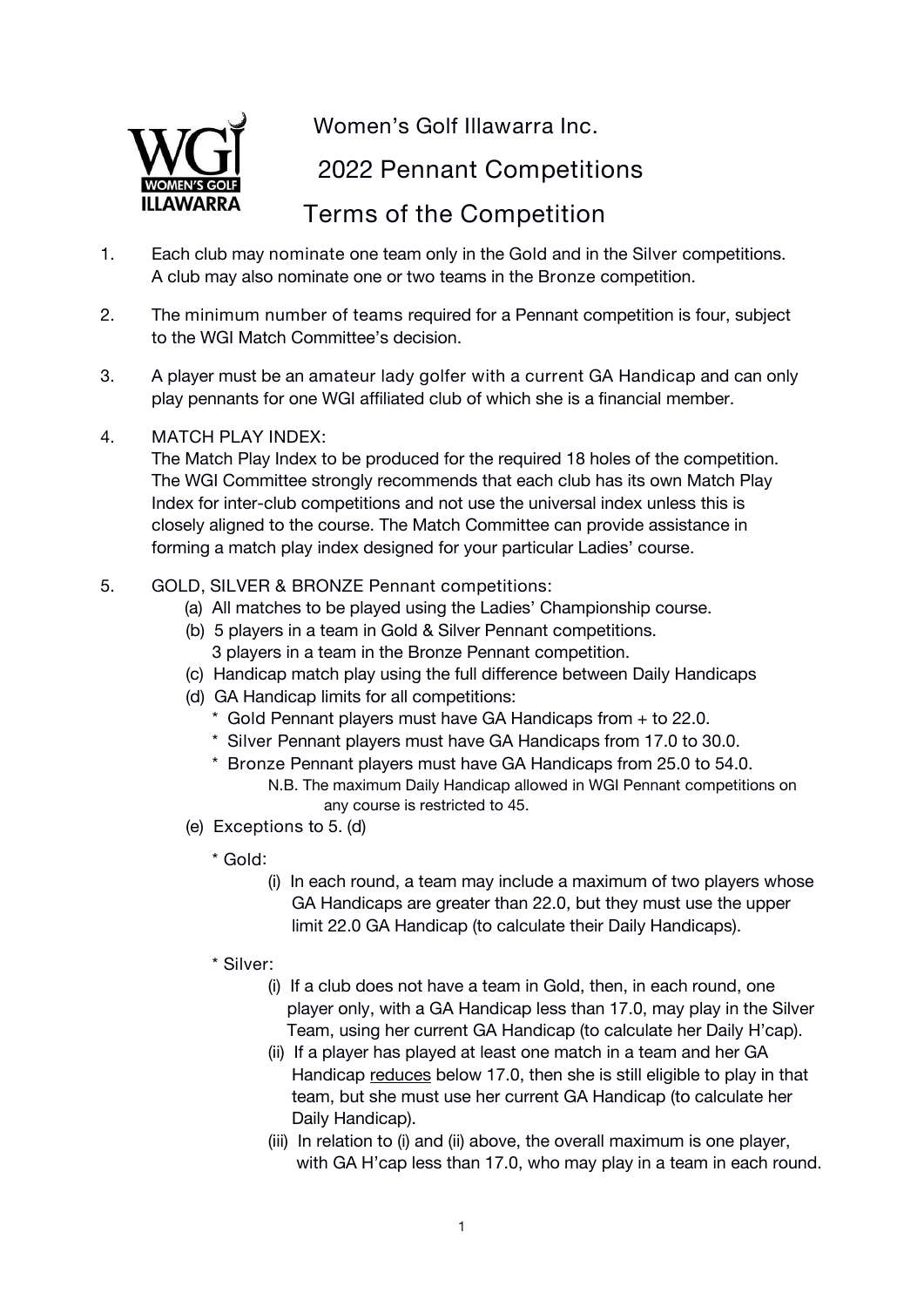- (iv) In each round, a team may include a maximum of two players whose GA Handicaps are greater than 30.0, but they must use the upper limit 30.0 GA Handicap (to calculate their Daily Handicaps).
- **\* Bronze**:
	- (i) If a club nominates one team only in the Pennant competitions and that team is in the Bronze Pennant, then one player only with a GA Handicap less than 25.0 may play in the Bronze team, in each round, using her current GA Handicap (to calculate her Daily Handicap).
	- (ii) If a player has played at least one match in a team and her GA Handicap reduces below 25.0, then she is still eligible to play in that team, but she must use her current GA Handicap (to calculate her Daily Handicap).
	- (iii) In relation to (i) and (ii) above, the overall maximum is one player, with a GA Handicap less than 25.0, who may play in a team in each round.
	- (iv) The maximum Daily Handicap allowed in WGI Pennant competitions on any course is restricted to 45.

~~~~~~~~~~~~~~~~~~~~~~~~~~~~~~~~~~~~~~~~~~~~~~~~

- (f) Once a player has played in a match she is **not eligible to play in any other** Gold, Silver or Bronze **team** in that season.
- (g) If, in a round, a team plays more players below the minimum handicap limit, than is permitted under these Terms, then the lower GA handicap player will be deemed ineligible.

If, in a round, a team plays more players above the maximum handicap limit, than is permitted under these Terms, then the higher GA handicap player will be deemed ineligible.

(h) Using these guidelines, clubs are invited to nominate teams for each Pennant competition. Nomination forms are emailed to clubs in September and need to be returned to the Pennant Coordinator 2 weeks prior to to the WGI AGM in October each year.

#### 6. **SCHEDULING OF MATCHES**:

- (a) Where there is an **odd number of teams** in a competition, each team will play every other team once and will have a bye when hosting a round.
- (b) Where there is an **even numberof teams** in the draw, each team will play every other team once but must also play when hosting a round. The winning team from the previous year will neither host nor play a hosting team. Where there are two groups in the draw with even numbers involved, the teams in the final in the previous year will be placed in separate groups and will neither host nor play a hosting team.

# 7. **MATCHES**

- (a) Shall be played on Mondays, on fixed dates as per the draw.
- (b) Shall commence at times and tees indicated on the draw. *It is the responsibility of the Host Club to act as a marshal at the tee, ensuring times are adhered to as per the draw.*
- (c) Shall be played in pairs only.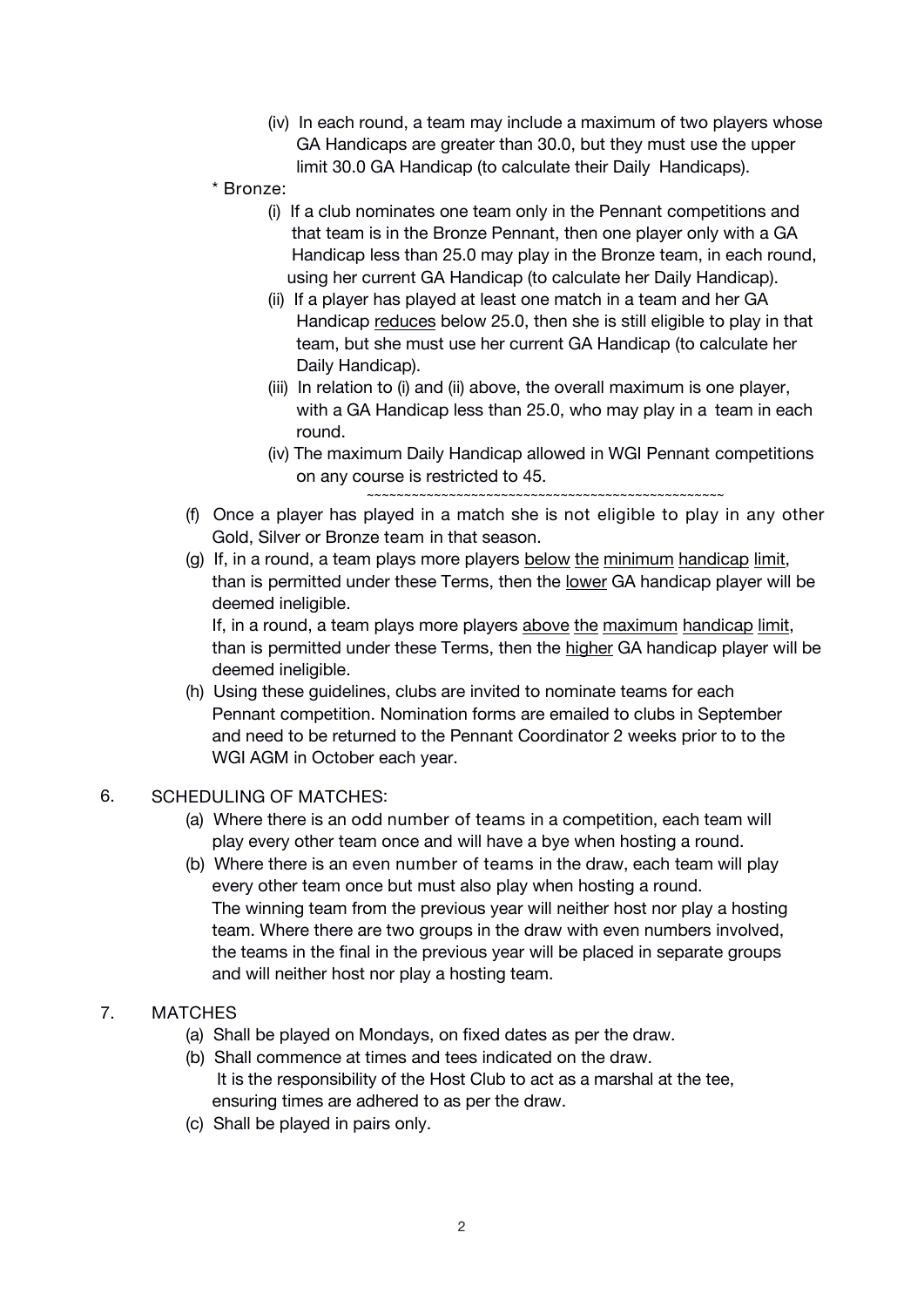- 8. All **matches shall finish** after a maximum of 18 holes has been played, except in Semi-Finals & Finals when play must continue until a result is known. See #26 (c). As soon as a match is decided the players must leave the course. As soon as possible, players must notify the result to the Host Official, or at Semi-Finals and Finals, to the WGI Pennant Coordinator.
- 9. **All rounds** of all Pennant competitions must be **completed** by all teams without exception.
- 10. Teams drawn first have the **honour** at the starting tee.

# 11. **ORDER of PLAY**:

Players shall play in ascending **Daily Handicap order**. That is, the player with the lowest Daily Handicap shall play first and the others follow in ascending order i.e. No. 1 to no. 5

- (a) Formal lists will be supplied by the Pennant Coordinator and all information on these lists to be completed by the Team Captains - players' names, GA Handicaps, Daily Handicaps and Golf Link numbers.
- (b) *At least* 15 minutes before each match, Team Captains shall simultaneously **exchange their lists** in Daily Handicap order. Players on the **same Daily Handicap** may play in any order. At the same time, the Host Official must be given a copy of the list of players as above. After the lists have been exchanged, no substitutes will be permitted and these lists can only be altered to list players in correct Daily Handicap order.
- (c) If a player plays **out of Daily Handicap order** the opposing team shall claim that individual match. Other matches may also be claimed, depending on the effect of the incorrect handicap on the playing order.
- (d) If a player who is **ineligible** is played, that player only will be disqualified from her individual match, but no other individual match will be affected. If a player, whose GA Handicap means she is eligible to play, but she plays off an incorrect higher Daily Handicap, then that player only will be disqualified from her individual match, but no other individual match will be affected.
- (e) If a player becomes **unavailable** to play after exchange of team lists, she is disqualified, in accordance with R&A Rule 5.3a. Hence, her opponent wins the match. Subsequent matches continue as per the list.
- (f) **Late to the Tee**:

If a player arrives at her starting tee, ready to play, within 5 minutes after her starting time, the penalty for failing to start on time is loss of the first hole (R&A Rule 5.3a).

Any later than 5 minutes, then the penalty for breach of this Rule is disqualification. When a late player is disqualified, the opposing player wins that individual match.

Subsequent matches continue as per the list.

Players should leave sufficient time to allow for unforeseen circumstances while travelling to matches. The following are generally not valid reasons for waiving the penalty of disqualification under R&A Rule 5.3a:

getting lost, heavy traffic, misreading the draw or starting times.

However, there is no hard-and-fast rule. The proper action depends on the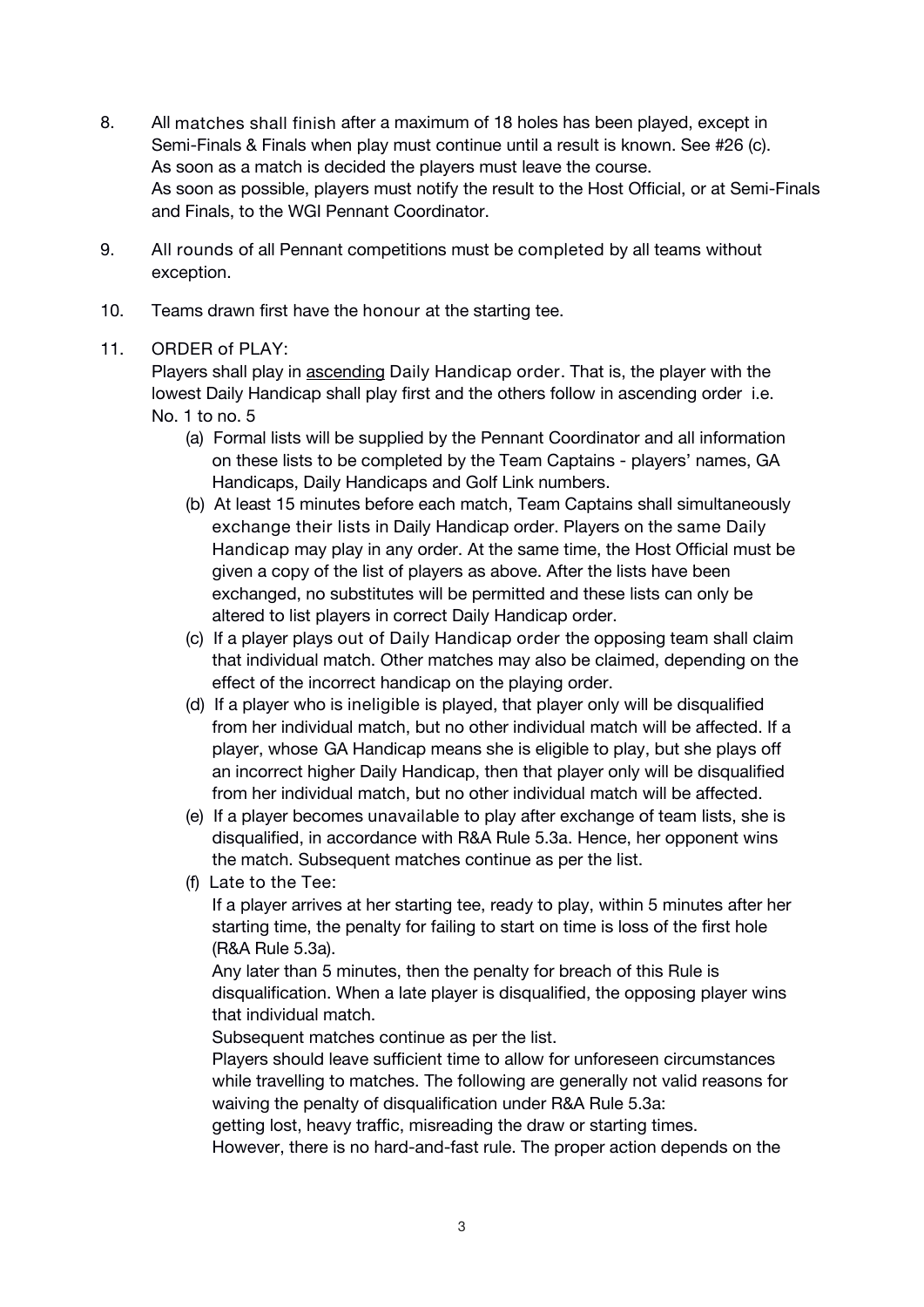circumstances in each case and must be left to the determination of the Committee.

If it is believed that **exceptional circumstances** result in a player not being able to tee off at her allotted time, then the following matches may tee off in the previously agreed handicap order. If the player is still not available to tee off five (5) minutes after the last match, then the opposing team claims that individual match. The results of other matches will not be affected.

# 12. **FORFEITS**:

(a) In Gold  $& Silver$ , a team must play if three players can be fielded so as not to give its opponent a walkover. These three players must play in positions 1, 2 and 3. (and 4 in the case of a 5-player team with one forfeit). In Bronze, a team must play if two players can be fielded so as not to give its opponent a walkover. These two players must play in positions 1 and 2.

If a club is unable to field a full team, the *WGI Pennant Coordinator and the opposing Team/Club Captain must be notified as soon as possible* that the team shall consist of a certain number of players and the team must forfeit the last place or places. Forfeits begin at the no. 5 position i.e. highest Daily Handicap player.

The 2 Team Captains involved must provide the **name of their player** (plus Golf Link number) who is giving or receiving the forfeit on the **Team List** for the Host official. These players are listed with their teams on Golf Box programme with 10 & 8 result.

- (b) A forfeit, once officially notified, cannot be recalled.
- (c) The player receiving the forfeit is not required to arrive at the course.
- (d) If one club gives another a **walkover**, the former shall forfeit all points gained and thus scratch from the inter-club competition for the season. In addition, the offending club will not be eligible to field a team in that competition in the following season. All points gained by the opposing teams against this offending team shall be cancelled. Subject to Term 12 (e) below.
- (e) If the walkover was caused by circumstances outside of the offending teams' control, then that Club may lodge an appeal, in writing by email, to the WGI Pennant Coordinator, within 48 hrs who, in turn, will present it to the WGI Match Committee for an extent of Term 12 (d). If found to be justified, points will be shared.
- (f) The Host Club Lady President should be given sufficient notice of the reduced number of players at lunch.

### 13. **COMMUNICATION**:

The Pennant Coordinator will provide a list of phone numbers (mobile numbers preferable) for Team Captains, Club Captains & Presidents before the first round of matches. This will ensure prompt communication between teams, when it is necessary.

#### 14. **HALVE** a HOLE or a MATCH

An agreement to halve a hole *being* played is permissible. *However*, if the players agree to consider a hole halved without either player making a stroke, they will be disqualified. R&A Rules 1.3b (1) and 3.2a (2).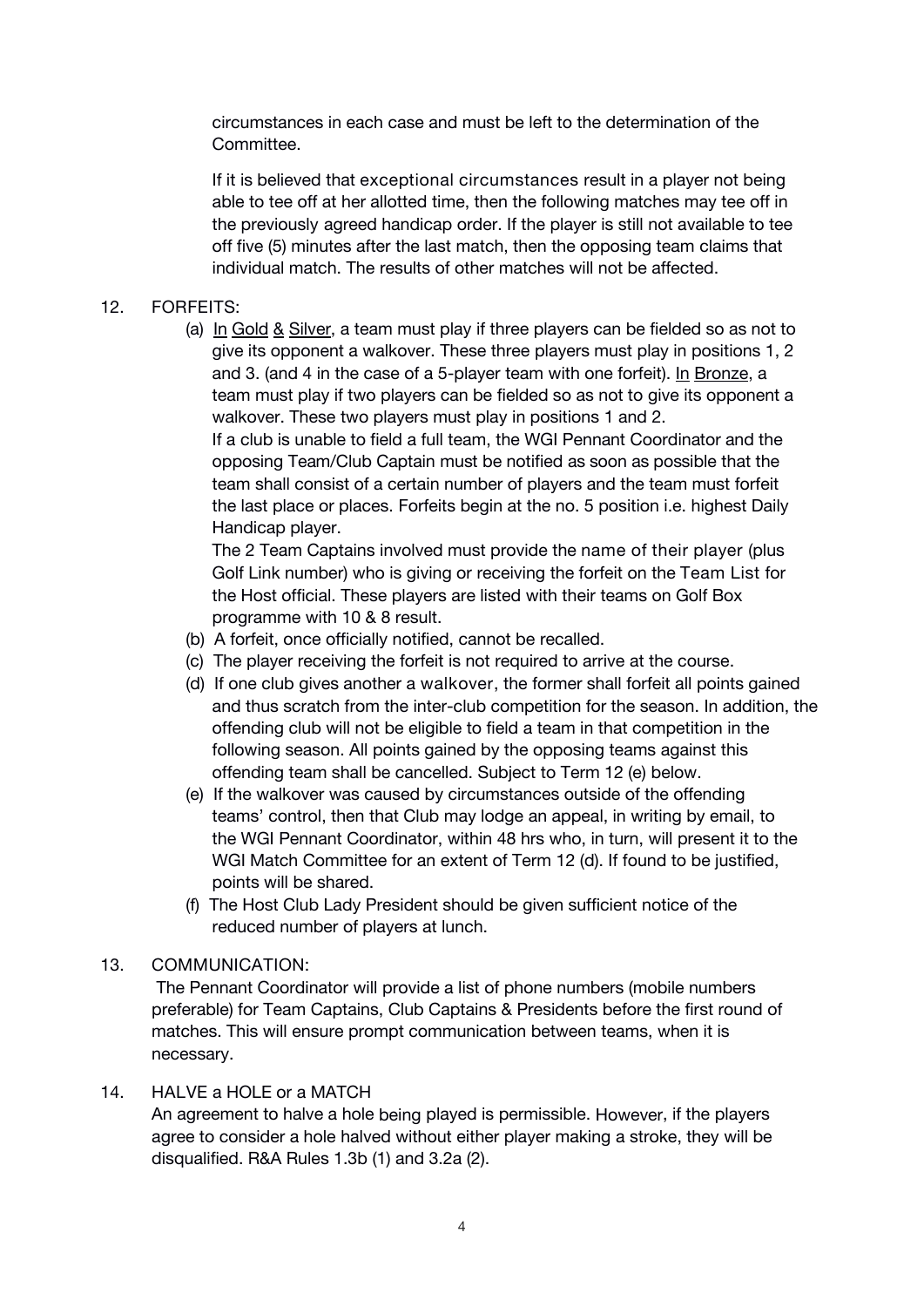15. **CONCESSION** of opponent's *next* stroke, hole or match - see R&A Rule 3.2b

# 16. **CADDIES** are not permitted.

17. **MOTORISED TRANSPORT** is permitted providing host club conditions are met.

# 18. **DISTANCE MEASURING DEVICES**

During Pennant competitions (irrespective of any Local Rule that may or may not be in effect at the Host Club) a player may obtain distance information by use of a distance-measuring device. If, during a stipulated round, a player uses a distance measuring device to gauge or measure other conditions that might affect her play (e.g. elevation changes, wind speed at the course), the player is in breach of R&A Rule 4.3, for which the penalty is loss of hole.

A mobile phone or smart watch may be used as a distance-measuring device if it conforms to this Rule and the phone communication facility of this device is turned off.

#### 19. **MOBILE PHONES**

Mobile phones or smart watches, if not used as a distance-measuring device (see above), should be turned offwhile on the course and only used for an emergency outgoing call. However, a player who has a medical or other serious reason to have her mobile phone or smart watch switched on, must request approval of the Team Captains and her opponent for the device to be turned on in silent mode and used in such an emergency.

The penalty for a breach of this Term of the Competition is:

(a) Accidental ringing of phone or smart watch - warning for the 1<sup>st</sup> offence. For a 2<sup>nd</sup> offence - opponent could advise the player that she intends to make a claim to the WGI Match Committee and this could result in disqualification as per R&A Rule 1.2.

(b) Deliberate act causing distraction - opponent could advise the player that she intends to make a claim to the WGI Match Committee and this could result in disqualification as per R&A Rule 1.2.

# 20. **ADVERSE WEATHER CONDITIONS**

- (a) **Every effort** should be made to play the matches on the scheduled day & time.
- (b) In adverse weather conditions, the Host Club Committee may decide to cancel play if the previous day's weather forecast, **after 4.30pm** on www.bom.gov.au for the day of play, indicates unplayable or unsafe weather conditions i.e. torrential rain, high winds, storm activity. If, prior to the day of play, the Host Club Committee is aware that matches are most likely to proceed but **motorised transport shall not be allowed** (whether club hire or personal), then the participating clubs should be notified as soon as this is definite.
- (c) **No matches will be rescheduled** (except if Playoff or Final). If weather/course conditions necessitate the cancellation of any match on the day by the Host Club Committee, then all matches played that day on that course will be scored as squared matches.This applies whether the abandonment of play occurs before play starts or after play starts or after some matches have been completed.The WGI Pennant Coordinator must be consulted.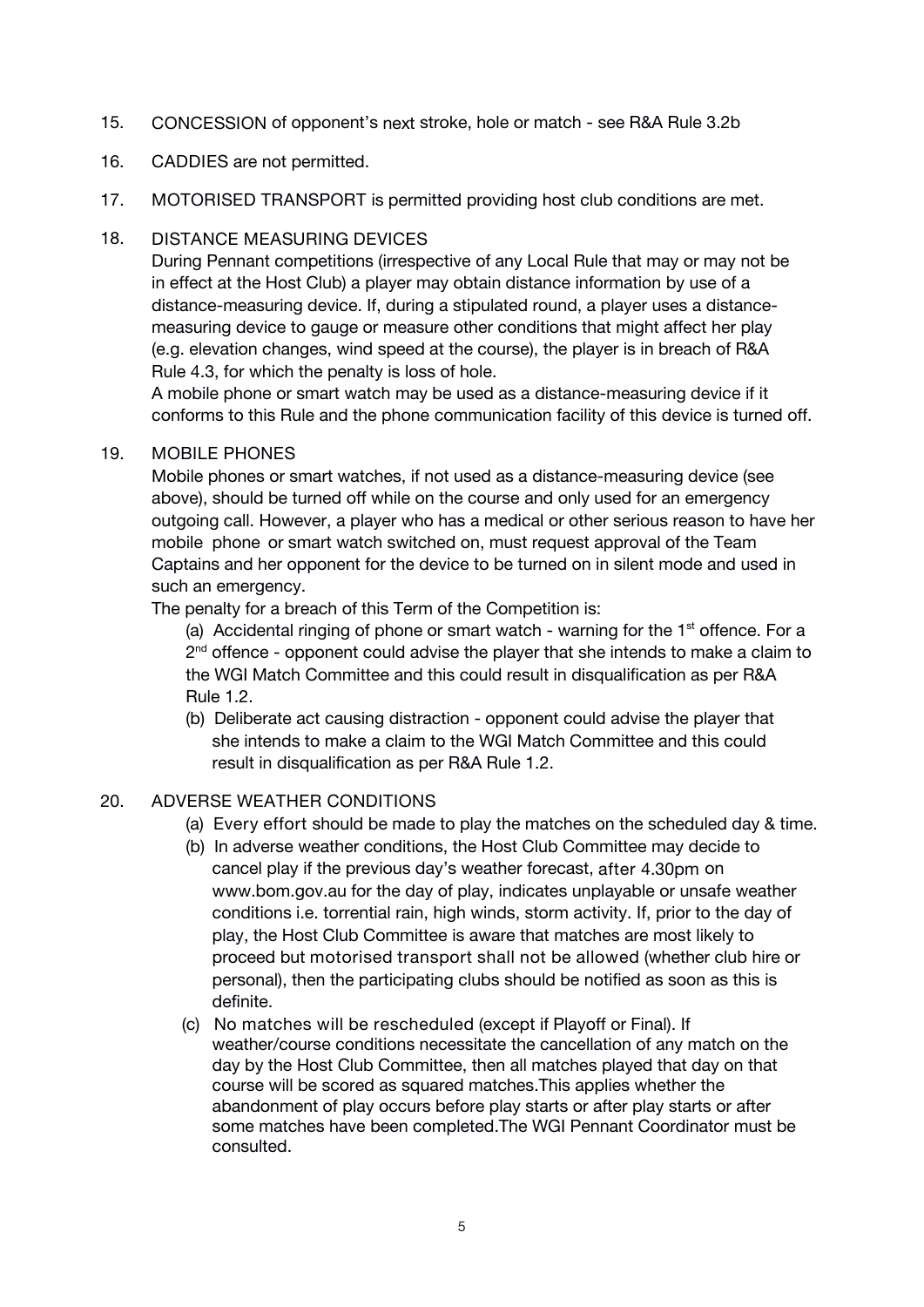Players should wait a maximum time of one hour to allow either the course to be re-opened or play to be officially abandoned. Please see Rule of Golf 5.7 regarding suspension of play.

(d) This regulation does not interfere with a player's right to discontinue play if she believes there is a danger from **lightning** (refer R&A Rule 5.7a). If play is suspended due to lightning, then a resumption should occur when it is safe to do so.

# 21. **FORECAST HIGH TEMPERATURE**:

If the temperature forecast on www.bom.gov.au for the following day's pennant matches is greater than 36 degrees, then the *WGI Match Committee* will cancel the day's play and no points will be allocated.

If heat conditions increase during play above those forecast, the Host Club, in consultation with the WGI Pennant Coordinator (or, if unable to contact, then any WGI member), can suspend or cancel play. Please see Appendix 1 regarding extreme heat on page 8.

22. **POINTS SCORED**:

Players shall score one point for each individual win, 1/2 point for each individual squared match. The tally of these individual match points will determine the winning team between the 2 teams.

Teams shall score two points for a team win or one point for a team squared match. Only these team points will be used to determine the leader board.

## 23. **OFFICIAL RESULTS**:

- (a) The Host Club Result Board is regarded as the official announcement of results.
- (b) Each Team Captain is responsible for checking that the results displayed, on the Host Club result board, are correct a*nd for signing this result form. The Host Club is required to keep the signed result form on file for the season.*
- (c) The Host Club is responsible for entering the results into the online Pennant result system (Golf Box) on the day of the competition.

# 24. **PROTESTS**:

- (a) On behalf of her team, a protest may be lodged by the **Team Captain** who should, firstly, notify the Captain of the opposing team on the day of the match of her intention to appeal and her reason for doing so.
- (b) The captain of any team entered in the competition may protest any breach by any team.
- (c) All protests must be submitted in **writing** by email to the Pennant Coordinator as soon as possible but not later than **midday** of the Wednesday following the match when the alleged breach was committed. The Team Captain's appeal should be made in consultation with her team & her Club Captain and this consultation acknowledged in the appeal.
- (d) All disputes shall be settled by the WGI Match Committee members and their decision shall be final.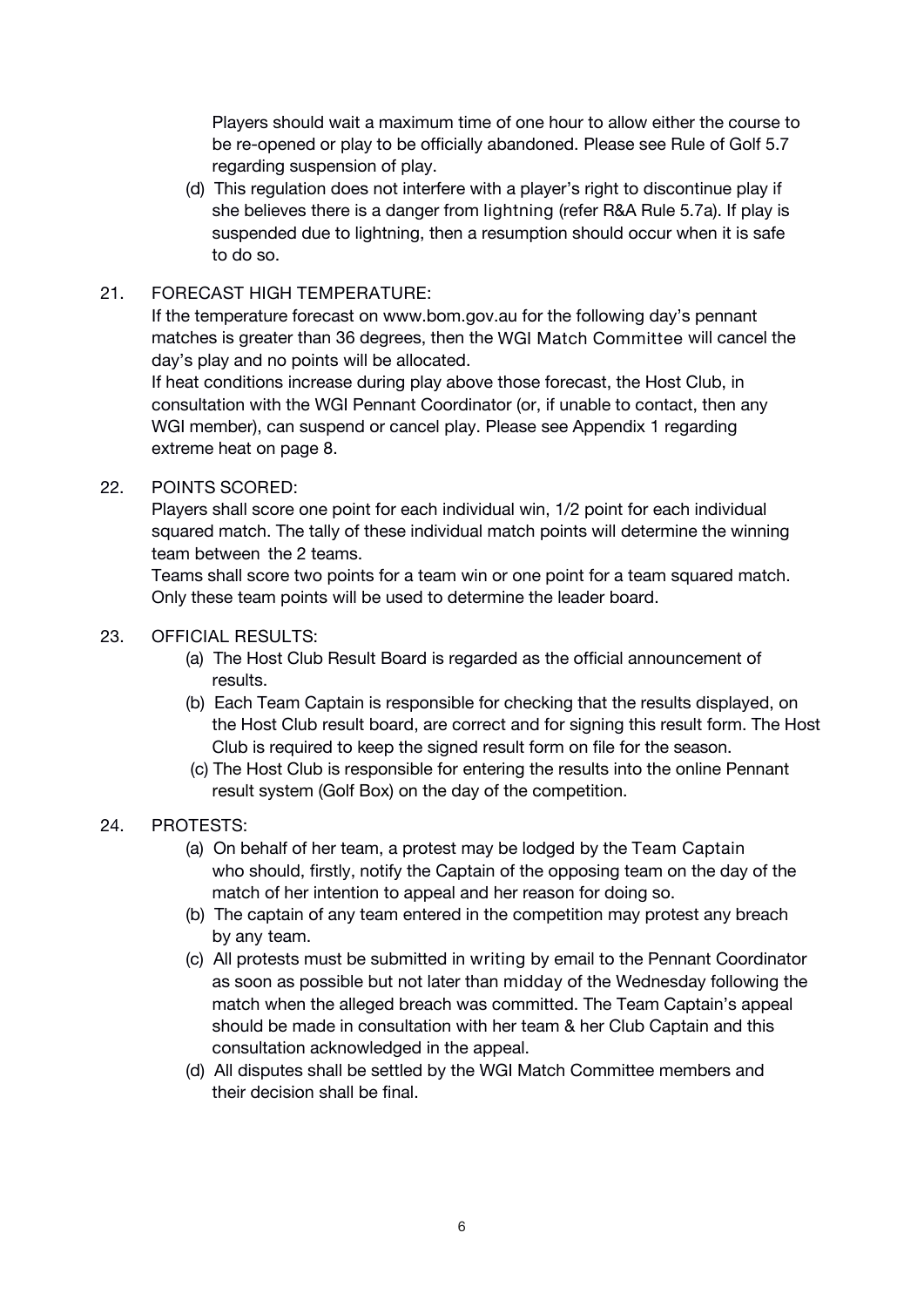### 25. **COUNTBACK PROCEDURE**:

A count-back procedure to apply in determining the order of places in all Pennant competitions, including determining the winner and runner-up of each group in a split competition, if applicable.

If 2 or more teams have an equal number of Total Competition Points, the higher placed team will be determined by:

- $\rightarrow$  The more individual match points (individual wins & individual squares) will be used.
- $\rightarrow$  If still equal, then: the result of the particular contest between those tied teams.
- $\rightarrow$  If still equal then: count-back based on the results of the individual matches played in that particular contest, beginning with the result of individual match no. 1 (i.e. match between lowest handicap players).
- $\rightarrow$  If still equal, then a playoff between the tied teams.

## 26. **FINALS**:

If a Pennant competition is split into 2 groups, the winners and runners-up of each group contest cross-over Semi-Finals and the winners of the Semi-Finals then contest the Final.

- (a) To be eligible to play in a Pennant Semi-Final or Final (or Group Playoff), a player must have represented her Club during the current pennant season in that qualifying pennant team at least:
	- \* once if the competition has 6 or less matches;
	- \* twice if the competition has 7 or more matches.

If a team cannot meet these requirements, the Club Captain must notify the WGI Pennant Coordinator, in writing by email. The Match Committee retains the right to make the final decision.

- (b) The Pennant Semi-Finals and Finals between Groups will be played on a course decided by the WGI Match Committee. The course selected must not be the Home course of any team involved.
- (c) In a Pennant Semi-Final or Final, individual matches must be played to a result until the winning team has won three matches (or two matches in Bronze). The remaining individual matches shall terminate without further play and be declared tied.
- (d) If weather/course conditions necessitate the abandonment of play on the day, then *all* singles matches in the Playoffs, Semi-Finals and Finals will be rescheduled and replayed from the starting tee. The WGI Pennant Coordinator will advise clubs of the details as soon as possible.<br>27. **REQUIRED NUMBER** of ROUNDS:

A WGI Pennant will only be awarded when at least 50% of the number of rounds, as listed in the draw, is completed.

#### 28. **HOST CLUB**:

It is the responsibility of the Host Club to see that at least one, and preferably two members of their Ladies' Committee are available during play, to ensure that these Terms of the Pennant Competition are adhered to and to adjudicate on any Rules of Golf queries that may be raised. A player cannot be one of these ladies.